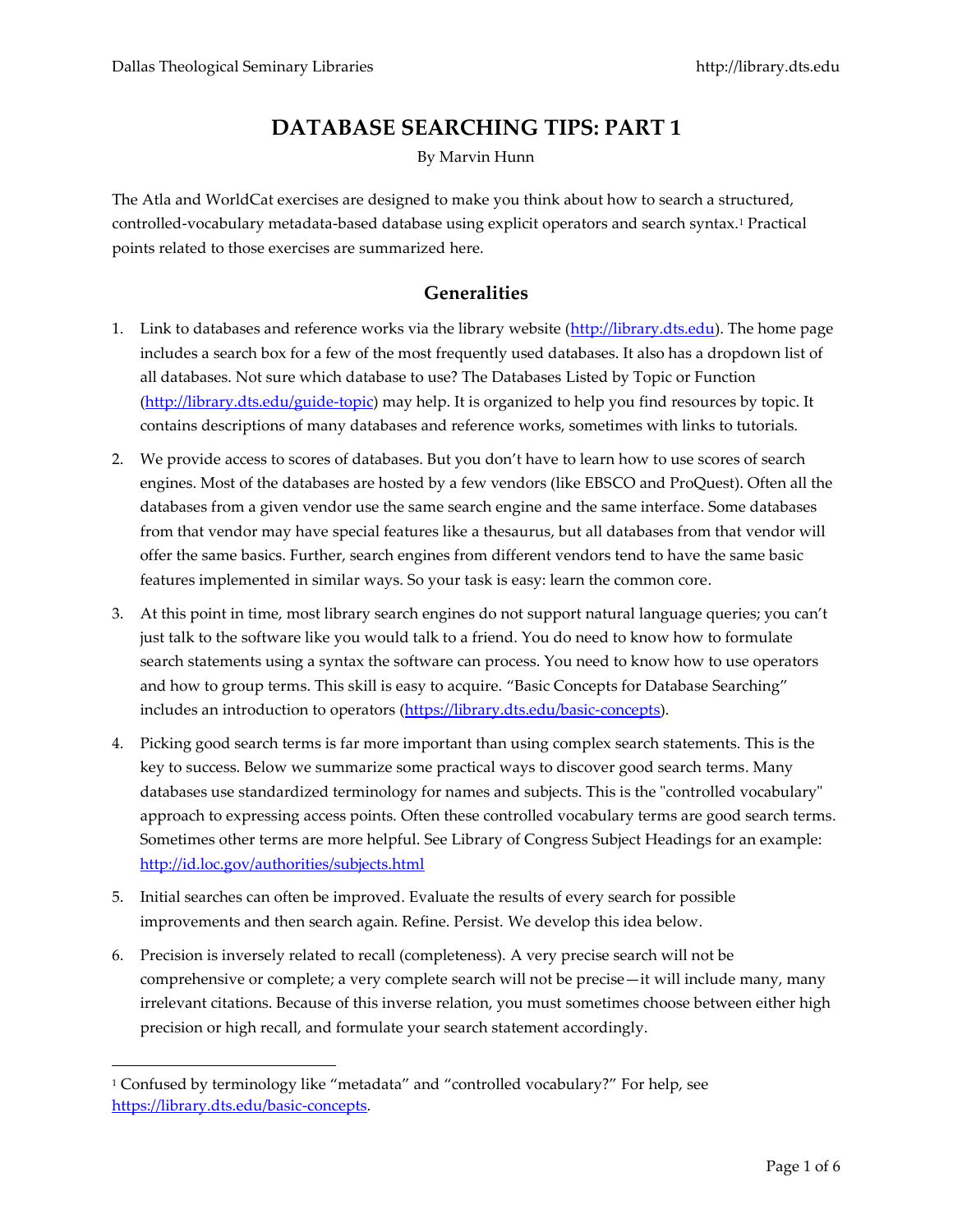- 7. If you are looking for very specific information, a brief citation or abstract may not suffice to tell you whether a particular work will be helpful. Reading is often the only way to discover whether a source is helpful. Reading takes time and patience. Budget time accordingly.
- 8. If you are engaged in long-term research (such as thesis research) then expect to search many databases repeatedly. Over the course of your research you will discover new topics you need to investigate. So keep a list of databases you have searched, what terms you used, and when you searched.

## **How to Find Good/Better Search Terms**

Selecting good search terms is extremely important. Sometimes you will need to find additional synonyms in order to formulate a more comprehensive search. At other times you will need to change terminology to formulate a more precise search. Listed below are some tactics to help you with both goals when you encounter problems. If you are searching a controlled vocabulary database, then focus on finding the correct standardized terminology for that particular database. If, on the other hand, you are searching a natural language database that lacks vocabulary control, then synonyms and use of phrases will be more important.

- 1. Execute successive searches to improve searches. Conduct preliminary searches in the database. At this preliminary stage, you may search for "obvious" subject terms or you may search for relevant specific titles you already know about. Review results of every search for relevant new terminology. Examine many records in detail, looking for patterns. Note words used in titles. Note terminology used in subject headings. Execute new searches with the new terminology.<sup>2</sup> For example, an initial search for "pastor" retrieves some records. Examine those records and notice many of them use the LCSH term "clergy." Include "clergy" as a search term. The successive searches approach can be used in any searchable database, even those that lack subject headings. This approach is just common sense, but it is commonly neglected because searchers are not willing to patiently and thoughtfully review results. Evaluate terms one by one. You will discover some terms are unhelpful and should be discarded. When an exploratory search surfaces a term (word or phrase) that seems like it might be helpful, do a search just for that term to see if it really is helpful. Extremely rare terms or highly ambiguous terms are usually not helpful, for example. (But you may be forced to use them if you can't identify any good terms. That will be rare.)
- 2. Browse headings*.* Some databases will let you browse term lists. Unclear on the distinction between searching and browsing? Searching allows you to look for any arbitrary word or combination of words anywhere in a record. Browsing is fundamentally different. It allows you to scan a sorted list of fields in various categories (author, title, subject, etc.). It is a two step process. Ordinarily you supply a word or words you expect to match the start of a field (e.g., the first two or three words of a

<sup>&</sup>lt;sup>2</sup> The successive searches approach is sometimes called "recursive searching" or "using feedback" or even "pearling" (where the record you start with is the pearl, and you grow a string of pearls with successive searches based on subject headings in those records) or "following the tracings" (where subject headings and other access points in an antique printed catalog record were known as tracings).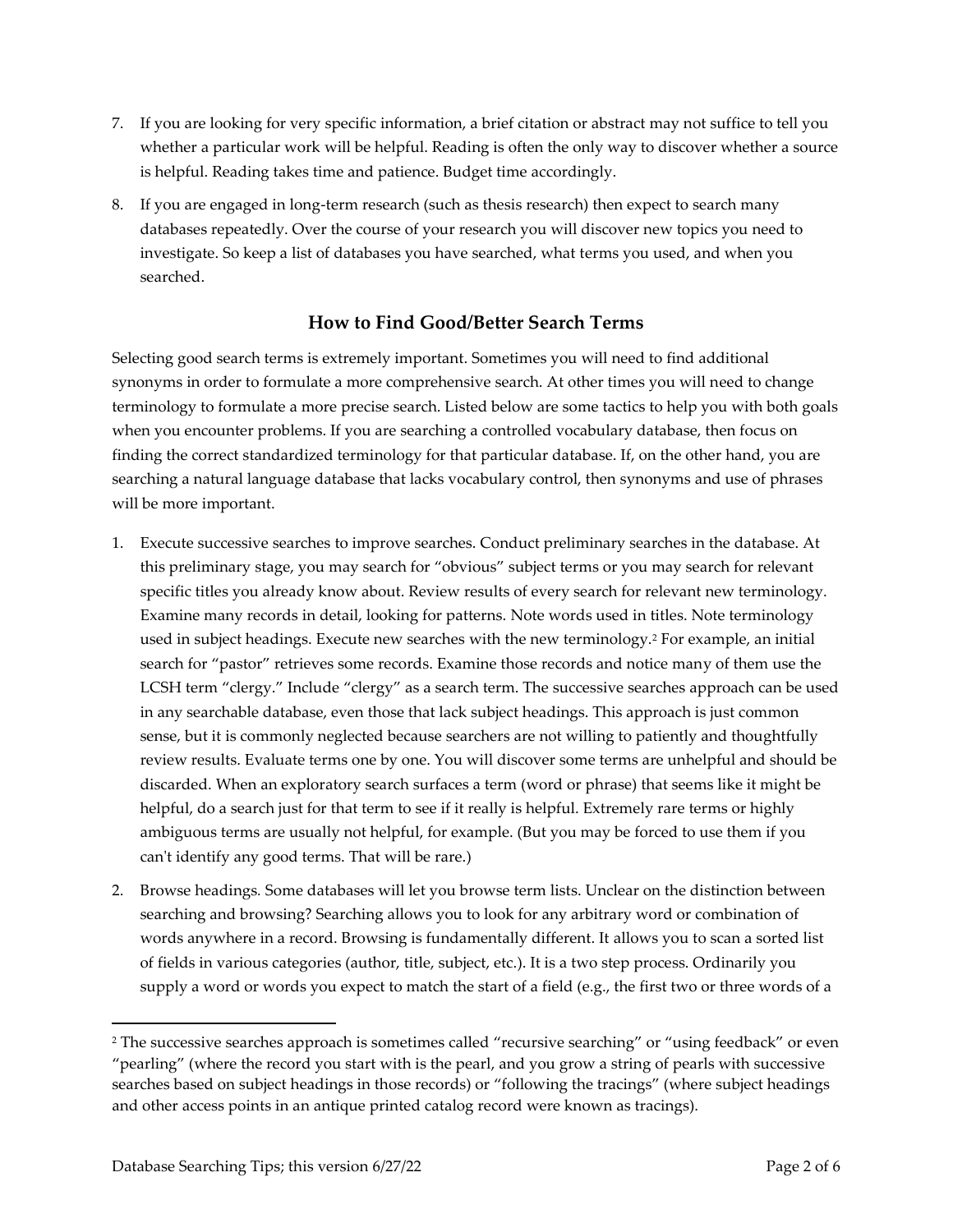title). The database then displays a sorted list with the closest match at the start of the list. Then you pick one or more specific entries from the list, and matching records are displayed. So browsing lets you see a list of potentially useful terms.

- 3. Use cross references*.* But many databases lack explicit cross references.
- 4. Consult thesauri. Check the Library of Congress subject heading guide or some other relevant list of subject headings. Atla, ERIC, Psycinfo, and some other databases have their own thesauri similar to LCSH. Consulting LC is helpful even if the particular database you are searching uses something else as its list of standardized terminology. The most comprehensive multi-lingual, multi-disciplinary authority file is **http://viaf.org**.
- 5. Brain storm. Still don't have the magic terms? Step back and define what you need. List the distinct concepts. List synonyms for each concept. Remember to include central Bible passages. Record all of this in a master list of terms. At this point also take a minute to ask yourself what your goal is. What do you want: high precision or high recall? (See below discussion on how to retrieve more or less, which parallels how to increase recall or increase precision.)
- 6. Read before you search any more*.* Read an overview of your topic in an encyclopedia or textbook. Note additional terminology. Note bibliography at end of article. Read any highly relevant works you have already identified and think about what is really relevant. Continue to follow footnotes.<sup>3</sup> Update your master list of search terms based on anything you read. Try your searches again.
- 7. Try a different database or specialized bibliography.
- 8. Ask library reference staff for help. Ask faculty to recommend specific works.

# **How to Retrieve Less and/or Increase Precision**

Some databases (like WorldCat) are so enormous that they will yield thousands of records for a general search. You can usually limit the results to recent publications in English or to publications available full-

<sup>&</sup>lt;sup>3</sup> This process of using footnotes/references in one known work to find other useful works is sometimes called citation chaining. It is very common and very useful. But be sure you read what you cite!!! Citation indexes are a related topic. Citation indexes use citations (footnotes and other references) to associate or link documents together. You are probably more familiar with the concept in Internet search engines that let you search for "pages that link to this page." Citation indexing is old. In the 1870s Frank Shepard devised a means of tracking legal precedent now named for him. To shepardize a case is to identify other cases and authorities that have discussed the case being shepardized. This will tell you, for example, if the case has been overturned or sustained. In 1961 Garfield applied this idea to scientific journal articles and created the Science Citation Index. Why would you want to use a citation index? Suppose the only source you have for your paper is an old article. You can't find anything else on the topic. Wouldn't it be nice to have a list of all the other articles that have interacted with the one article you have? Or suppose there are thousands of articles on your topic but one article has some very unusual arguments. Wouldn't it be nice to have a list of all the other articles that have interacted with the one article? There are no citation indexes for theology but several for the social sciences. Counseling majors at DTS will recognize a citation indexing function in the Psycinfo database.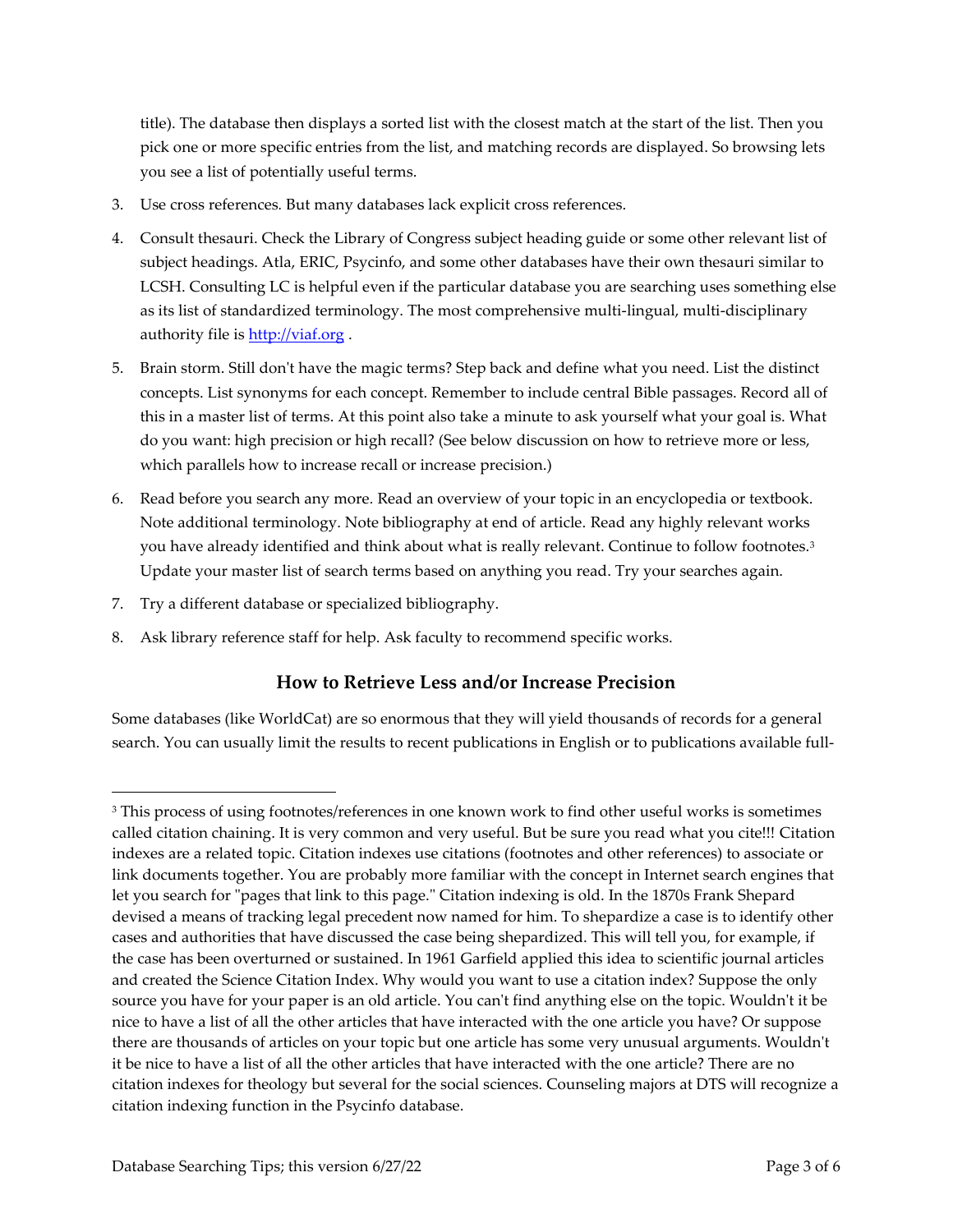text online. But you may need to increase precision, not just reduce the number retrieved. And increasing precision can be a difficult task.

- 1. If your initial set is the result of AND-ing terms, consider using proximity operators or searching for exact phrases to increase precision.
- 2. If your initial search used keywords, and you discover a subject heading that closely matches what you need, then re-execute the search using the exact subject heading with field set to subject. (In some databases, a subject search may include words from both subject headings and titles.) No subject heading expressed what you need? Sometimes there is a stock phrase used in titles or abstracts or in the full text of the articles that does accurately reflect the concept. In such a case, a title search for that phrase would be better than a search of the subject heading.
- 3. If there are still too many citations resulting from a subject search, then further reduce the set by requiring some of the same key terms appear as both subject and title words. This will probably also increase precision. If you are searching a free-text database that indexes every word in the documents, then limiting to title words almost always increases precision while decreasing recall.
- 4. If this set is still too large, and you can think of additional precise terms, then require that some of these terms also appear in the final set. In other words, AND another term or set to your previous set. Repeatedly add additional terms until it is a manageable size. This is sometimes called the "successive fractions" approach.
- 5. Abandon that database for the moment. Find some other source that will provide a short list of "best books" on the topic. How? Consult the bibliography in a textbook or the bibliography in an encyclopedia article or other reference book.

#### **How to Retrieve More**

When your search retrieves insufficient material, take the following steps.

- 1. First look for minor errors. Check spelling/typing and operator syntax. Spelling errors are the main cause of "zero hit" searches (searches that retrieve nothing).
- 2. Specify additional synonyms. Think broadly. They may be subject headings, title phrases, or call number ranges (in WorldCat, for example). What you do will depend on the specific situation. Sometimes there is an obvious solution; often there is not. The section on "How to find good/better search terms" tells you how to find synonyms. "OR" synonyms together.
- 3. Be less restrictive. As needed, relax logical, proximity, and field constraints in your search statement.
- 4. If your database searches metadata (author, title, subject) by default, but has an option to search the full-text of documents, try that option.
- 5. Consider using a different database or a print bibliography. Use Google Scholar and Google Books.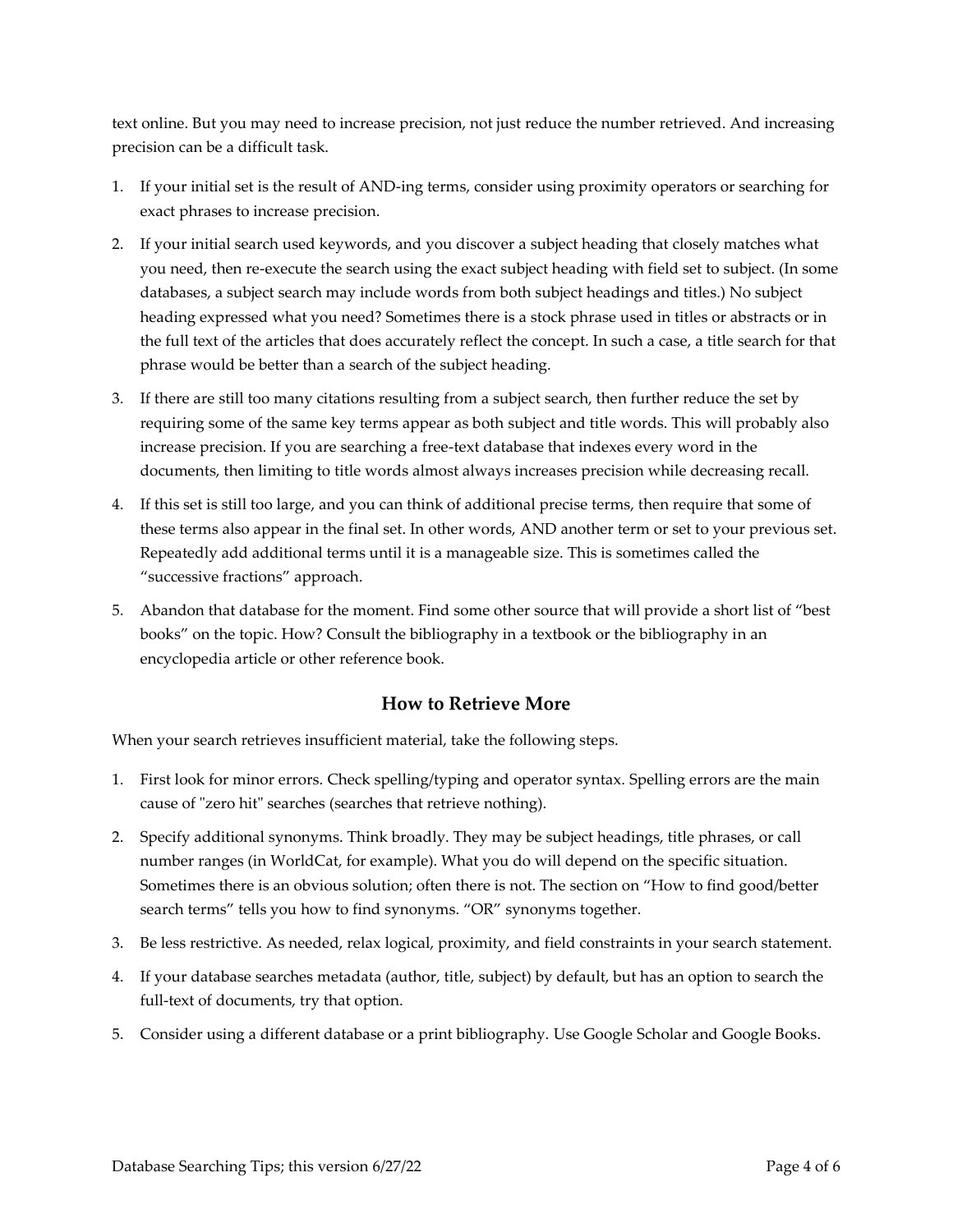# **Do You Need Precision or Completeness?**

How you search depends on how thorough you need to be.

Ordinary assignments require you to examine a relatively small number of good sources (e.g., between 5 and 10). You will often use only three main databases (Atla Religion Database, WorldCat and Google). For each database you will execute an initial exploratory search, examine results, discover helpful search terms, and then execute a second better search which uses controlled vocabulary terms or quoted phrases. Your search statements will be simple (just a few terms). You won't make much use of operators, truncation, etc. Your focus will be on the right search terms.

Some assignments (e.g., a thesis) require you to examine a much larger number of sources. You may use many special purpose databases. You may examine many hundreds of citations to find hidden treasures. For each database you will execute several exploratory searches, examine results, discover terms, test terms, and eventually execute improved searches. You will use both controlled vocabulary terms and natural language words and phrases. You will "OR" synonyms. You will use parentheses to group terms.

Here is an attempt to be both precise and somewhat thorough at the same time. We want articles about designing curriculum for STEM (science) degree programs in a higher educational context.

("curriculum design" OR "curriculum development" OR "curriculum planning")

AND

(stem OR science OR technology OR engineering OR math\*)

AND

( "higher education" OR "postsecondary education" OR "graduate study" OR "undergraduate study" OR college OR university)

It attempts precision by using phrases (e.g., curriculum design") and especially by combining three concepts together ( curriculum design; STEM; higher ed). It attempts to be thorough by using multiple ways of expressing each concept. This is a reasonable compromise. However, a serious attempt to be through would involve many more terms. And that would sharply increase the number of irrelevant items retrieved.

#### **A Warning about Automatic Processing**

Sometimes a search engine will automatically do things we didn't ask (or expect) it to do. For example, the software might automatically perform pluralization (looking for both singular and plural forms) or stemming (looking for words that match the root or stem of a search term) or synonym expansion or substitution (automatically looking for additional synonyms). These automatic features are sometimes un documented. And they may produce unexpected results.